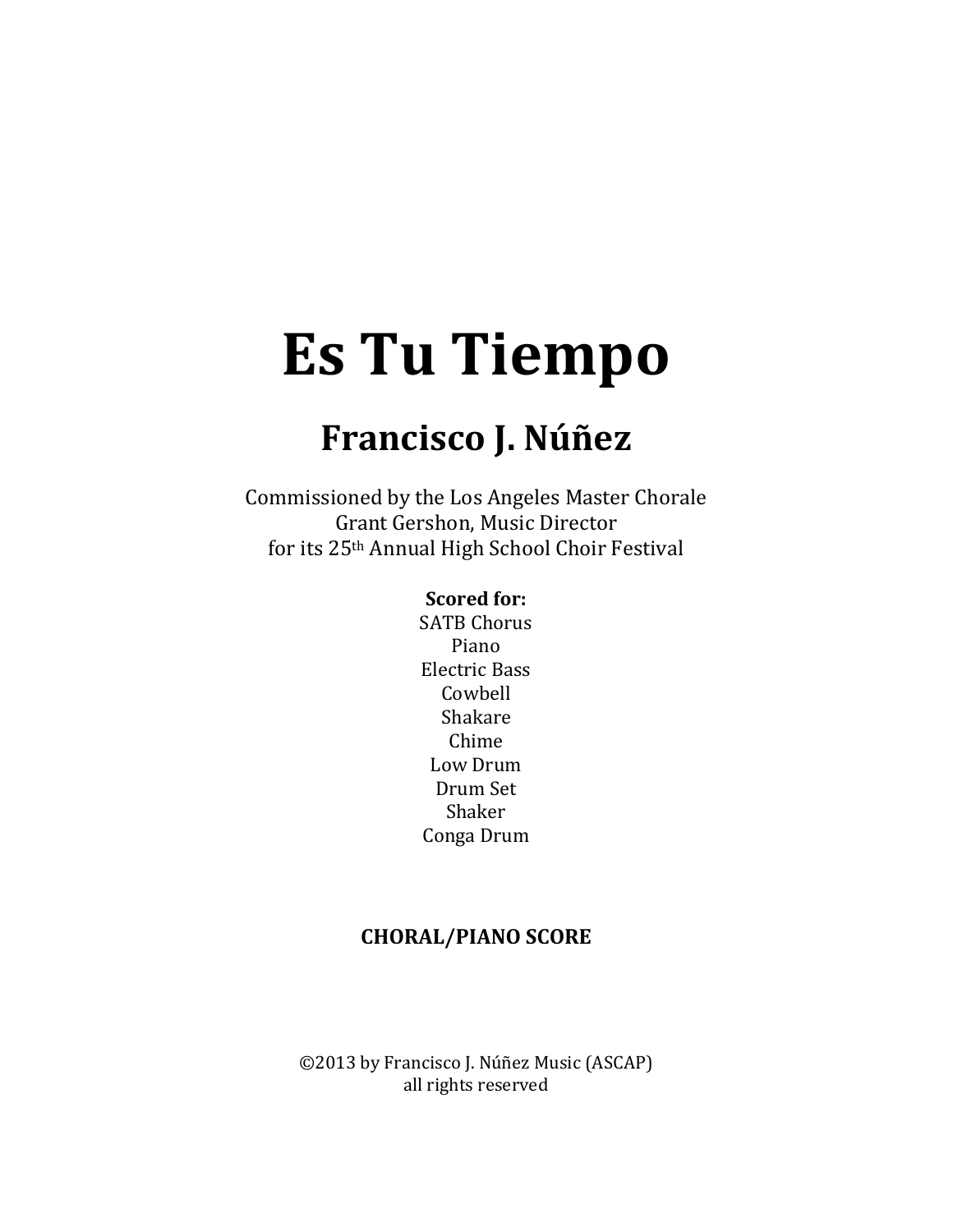#### **PROGRAM NOTES**

Es Tu Tiempo Music and Lyrics by Francisco J. Núñez Dedicated to Elizabeth Núñez

Commissioned by the Los Angeles Master Chorale Grant Gershon, Music Director for its 25th Annual High School Choir Festival

Es Tu Tiempo was written as a message of hope from young people to children. So often, graduating seniors look back at their lives and are so excited to move forward. At the same time they are eager and inspired to tell their younger friends to continue to try hard, persevere and never stop dreaming about the future. It was a hard journey but now that they are done it is time for the younger ones to take on the fight and take a chance to dream and make it through.

I used several musical styles to create a universal Latin pop groove. It mixes Cuban salsa, Colombian cumbia and native Andean-like rhythms with an underlying American pop feel. The words are in English, Spanish and nonsense syllables, embracing the many Latin and world cultures in the United States.

The voices should sound joyful with a feeling of reminiscing. It should be sung with an overall pop-vocal feel.

The tempo shouldn't be too fast but should lock in to give a strong dance-feel.

Performance Time: 5 minutes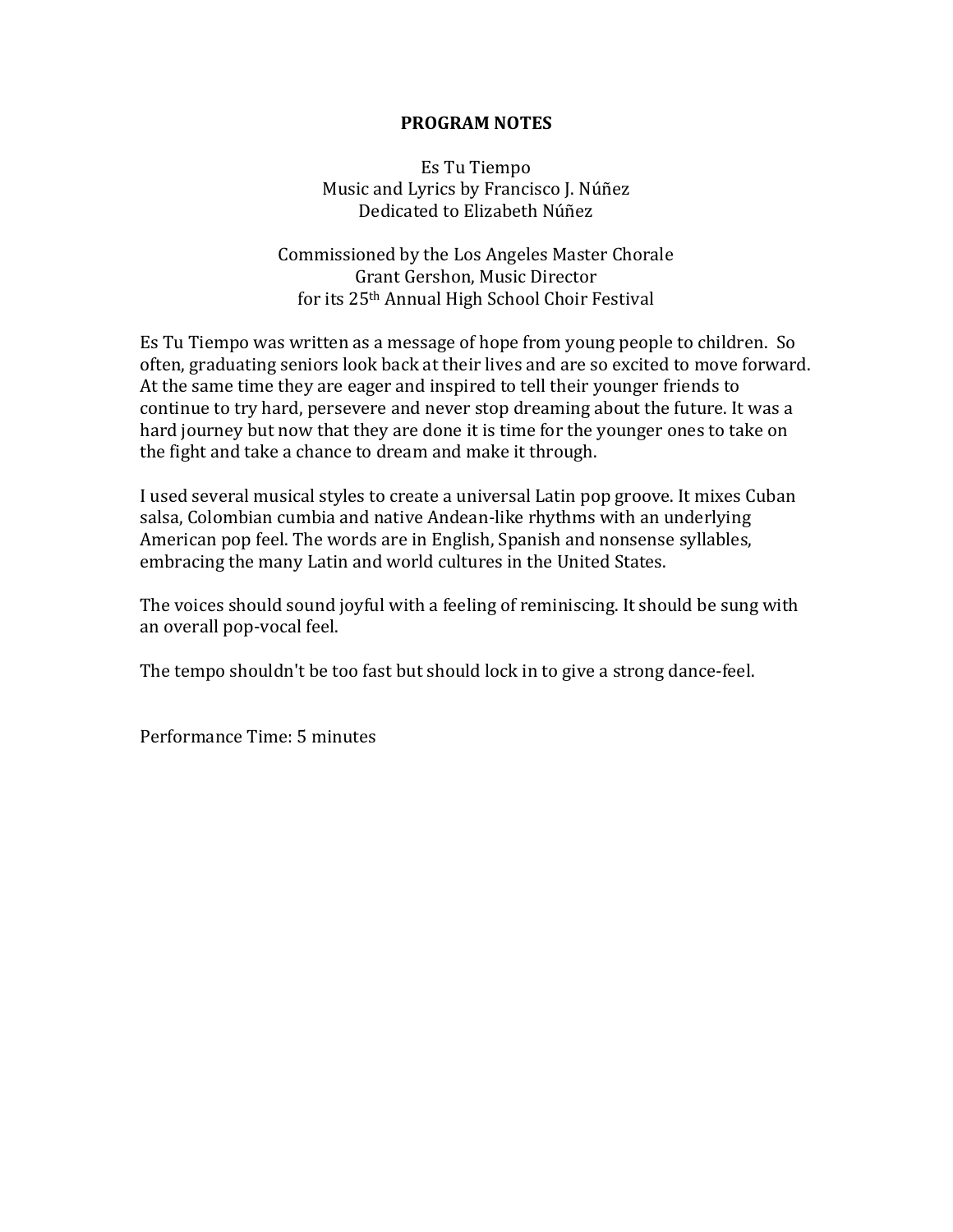## **TEXT AND TRANSLATION**

#### Es Tu Tiempo (It's Your Time) Music and Lyrics by Francisco J. Núñez

**Intro (Solo)** Take a chance to believe in what you can be. Take a chance to dream.

Dream a little dream, Es tu tiempo. *It's your time.*

|                                                                                                                                                      | Verse 1            |                                                                                                 |
|------------------------------------------------------------------------------------------------------------------------------------------------------|--------------------|-------------------------------------------------------------------------------------------------|
| Oh, mirando ya recuerdo<br>Extrañando, perdidos años<br>Ay, tu vida tan bonita<br>Es tu tiempo.                                                      |                    | Oh, looking I remember<br>Missing, lost years<br>Oh, your life so beautiful<br>It's your time.  |
| Oh, look at you. I remember<br>I was young once not long ago<br>Now it's your turn. Can you feel it?<br>Es tu tiempo.                                |                    | It's your time.                                                                                 |
| c'mon children do your thing,<br>c'mon children shout and sing,<br>c'mon children it's your time.<br>Es tu tiempo.<br>Es tu tiempo.<br>Es tu tiempo. | <b>Refrain</b>     | It's your time.<br>It's your time.<br>It's your time.                                           |
| Oh, Brillante vida fuerte<br>Sin tristeza, allegria<br>Una vida tan bonita<br>Es tu tiempo.                                                          | Verse <sub>2</sub> | Oh, shining strong life<br>Without sadness, happiness<br>A life so beautiful<br>It's your time. |
| ma ray oh yai yai<br>ma ray oh yai yai                                                                                                               | Tag                |                                                                                                 |
| Los An-ge-li-tos te cui-dan<br>eh-oh eh-oh<br>En la ca-lle no-che y de di-a<br>So-ñan-do<br>eh ah eh ah                                              |                    | The angels take care of you<br>In the street night and day<br>Dreaming                          |
|                                                                                                                                                      | <b>Bridge</b>      |                                                                                                 |
| Dreamers make a dream<br>Follow the moon, river and sea.<br>Take a chance to dream<br>Es tu tiempo.                                                  |                    | It's your time.                                                                                 |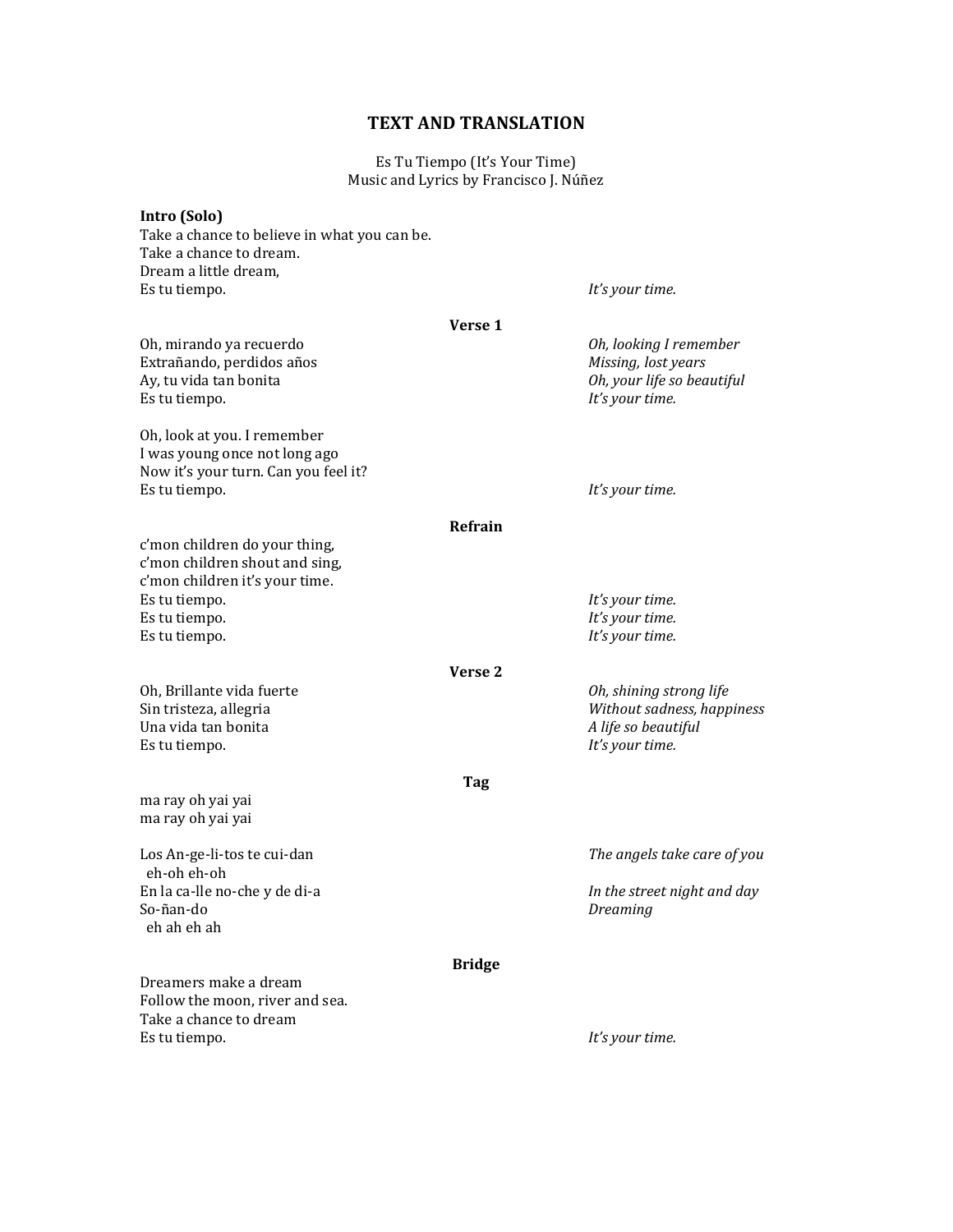Choral/Piano Score

Commissioned by the Los Angeles Master Chorale Grant Gershon, Music Director for its 25th Annual High School Choir Festival



**Music and Lyrics by Francisco J. Núñez**

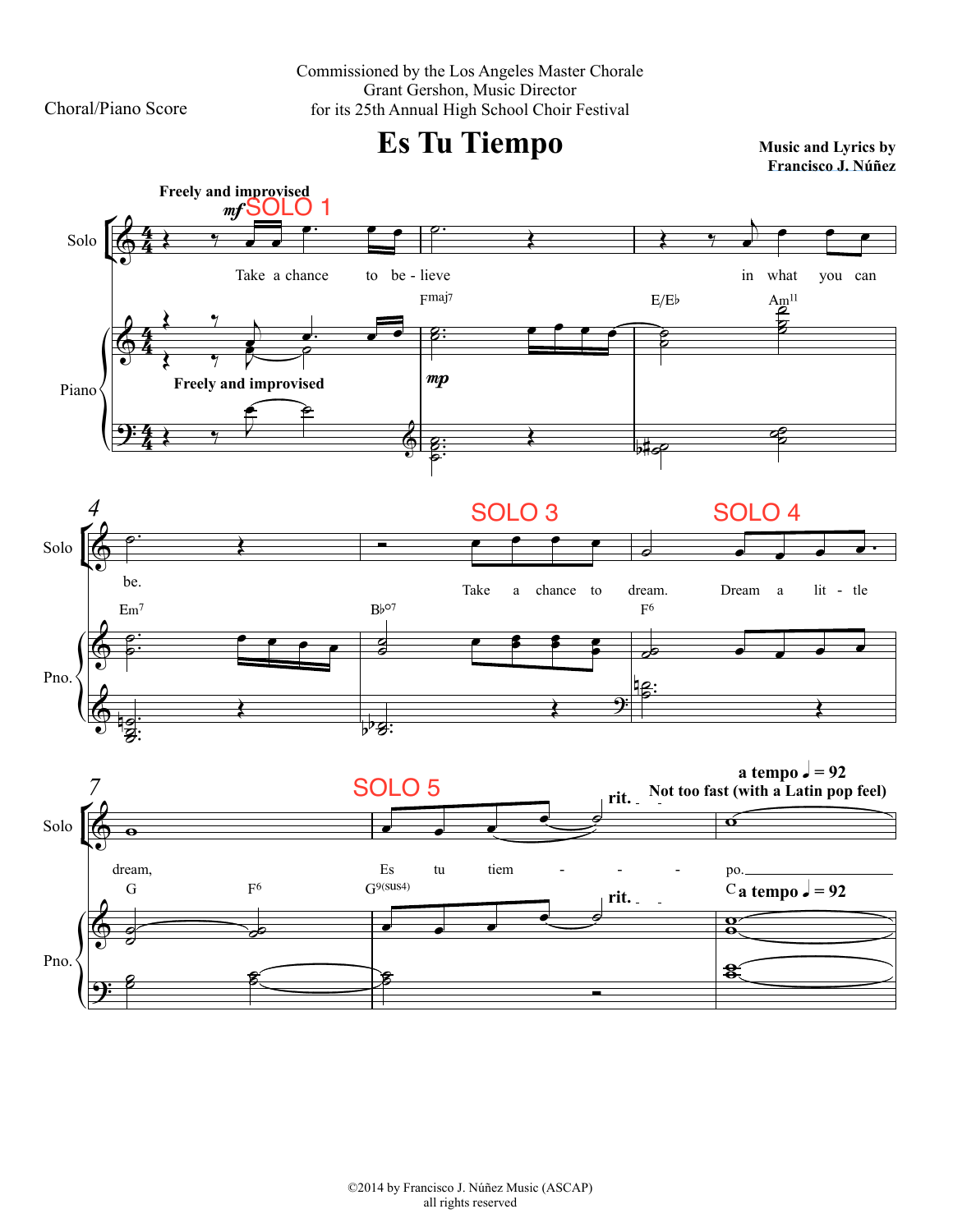



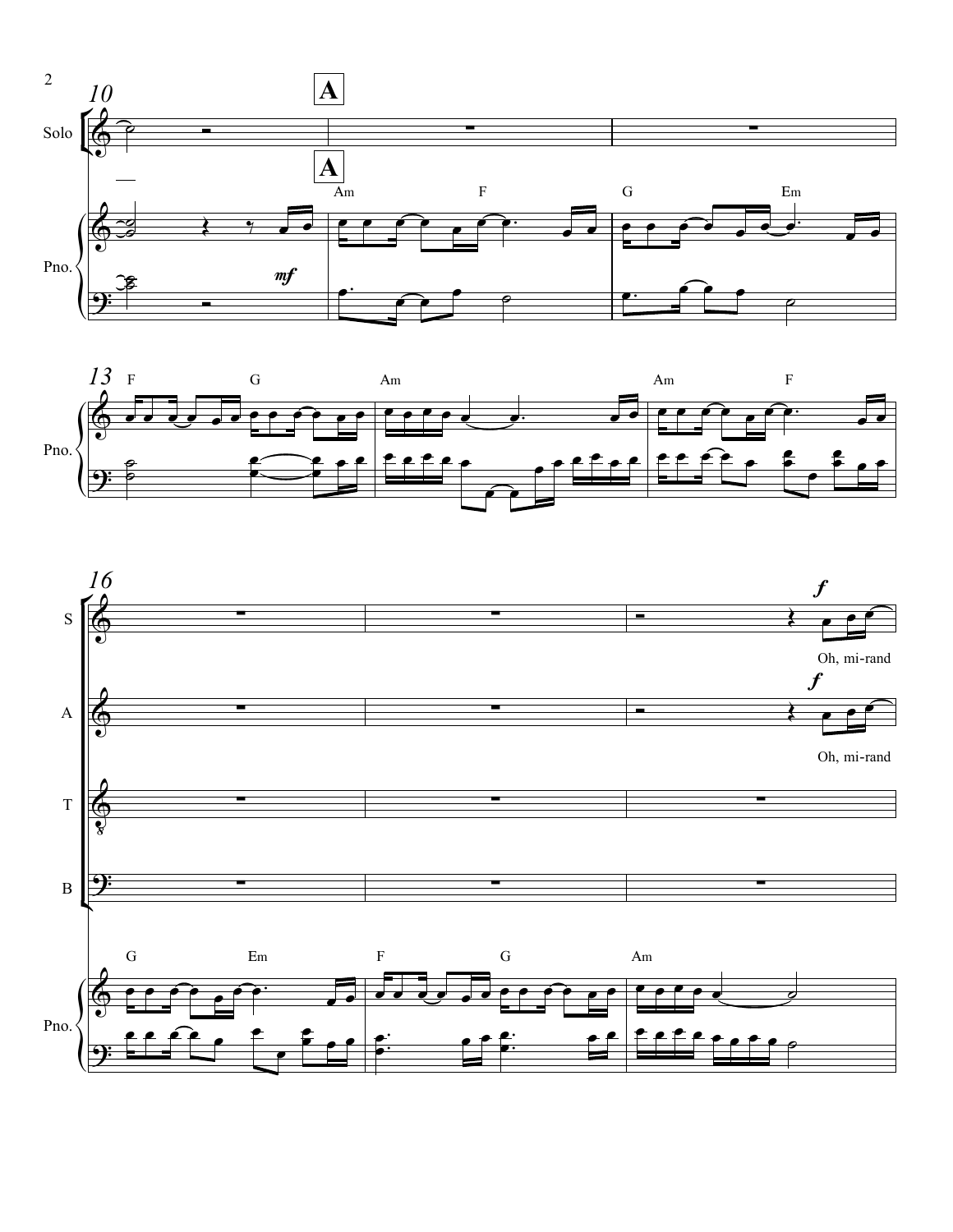

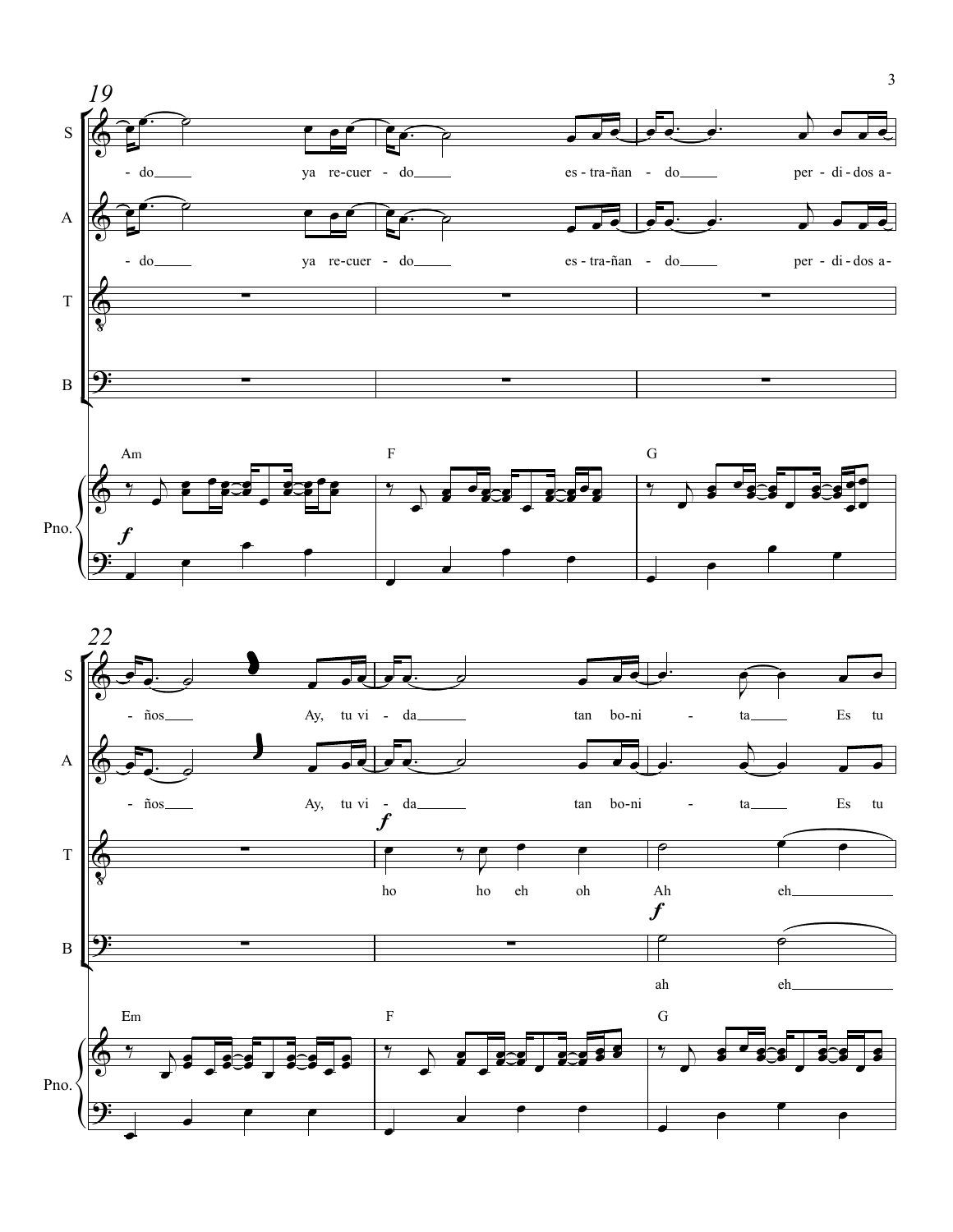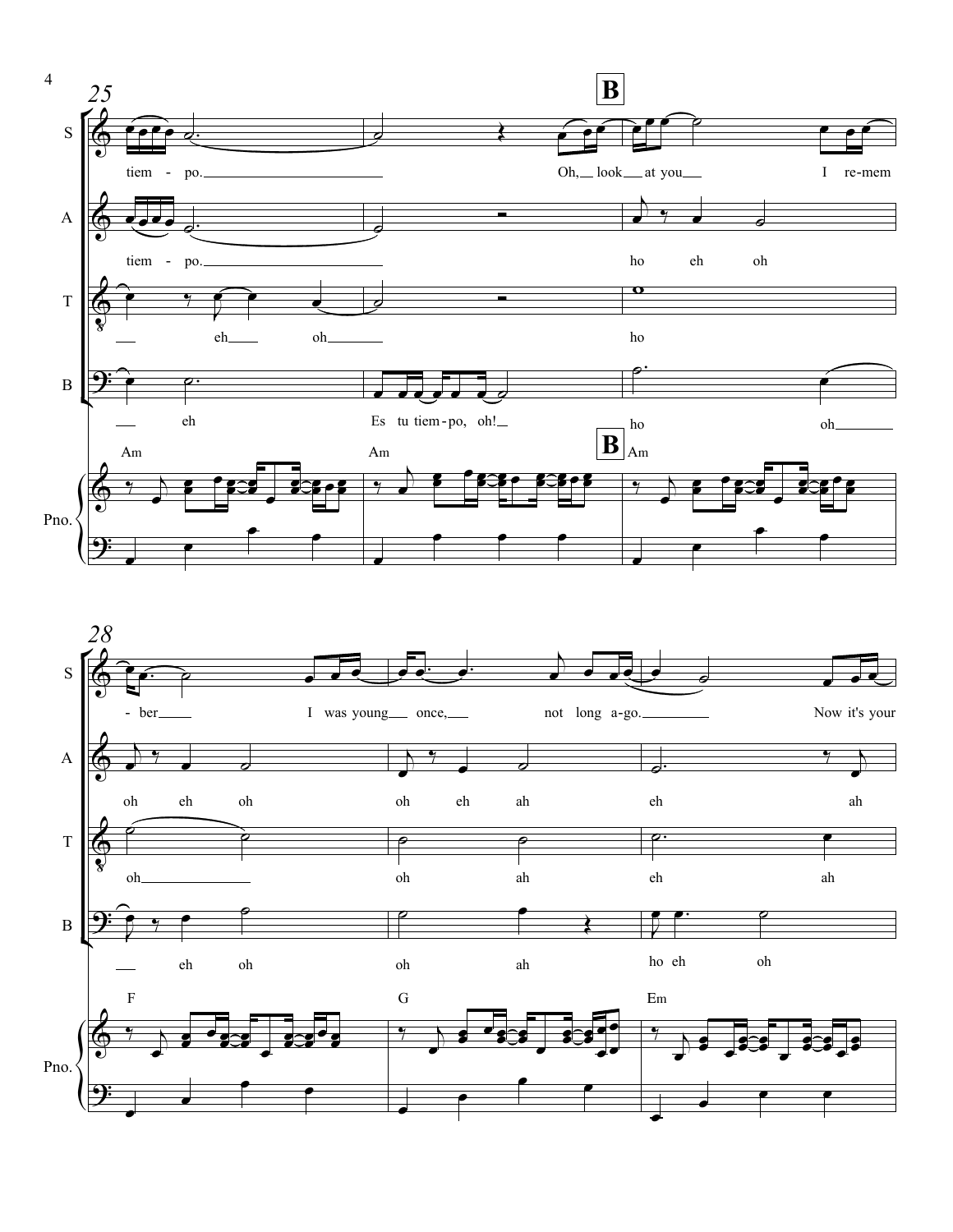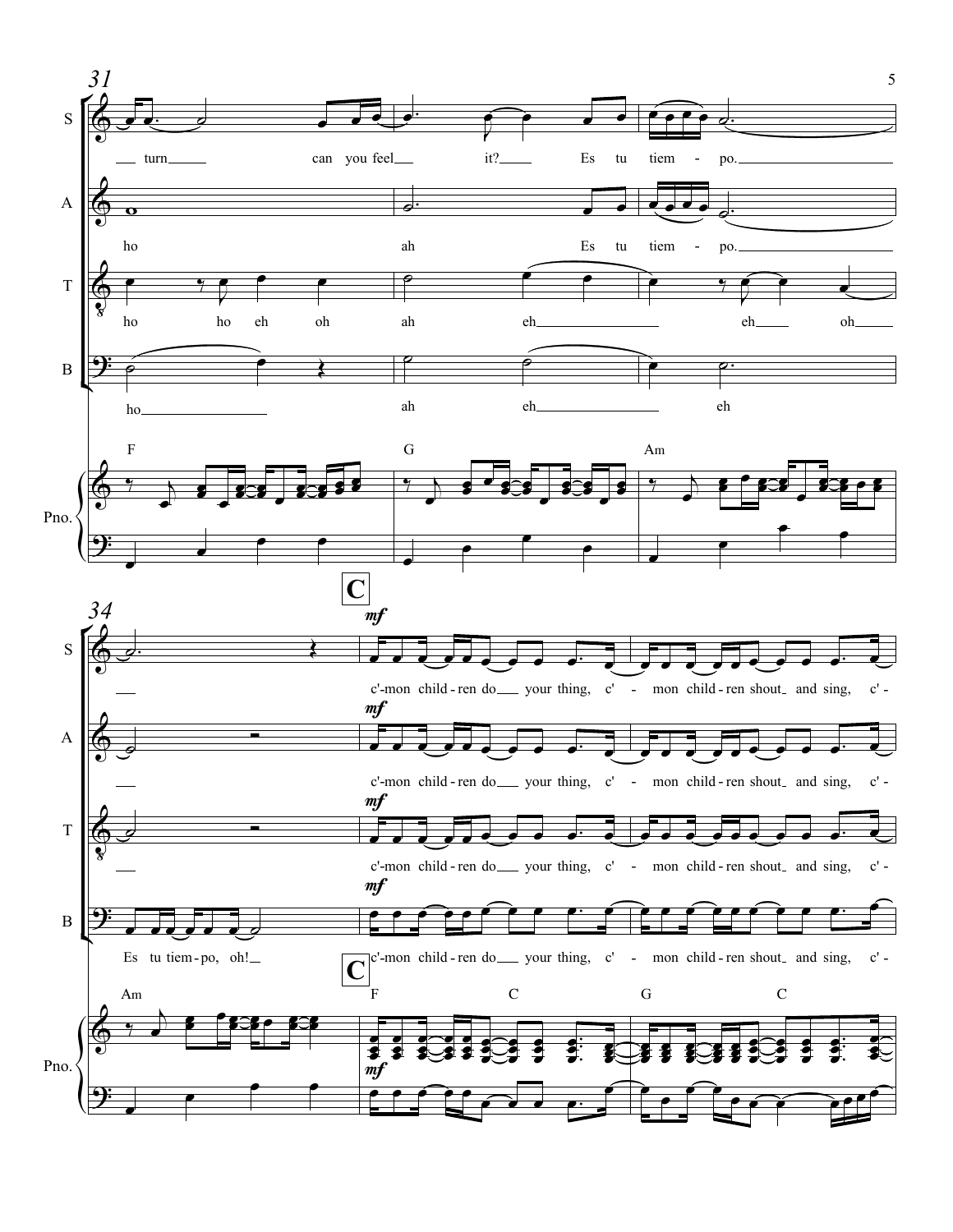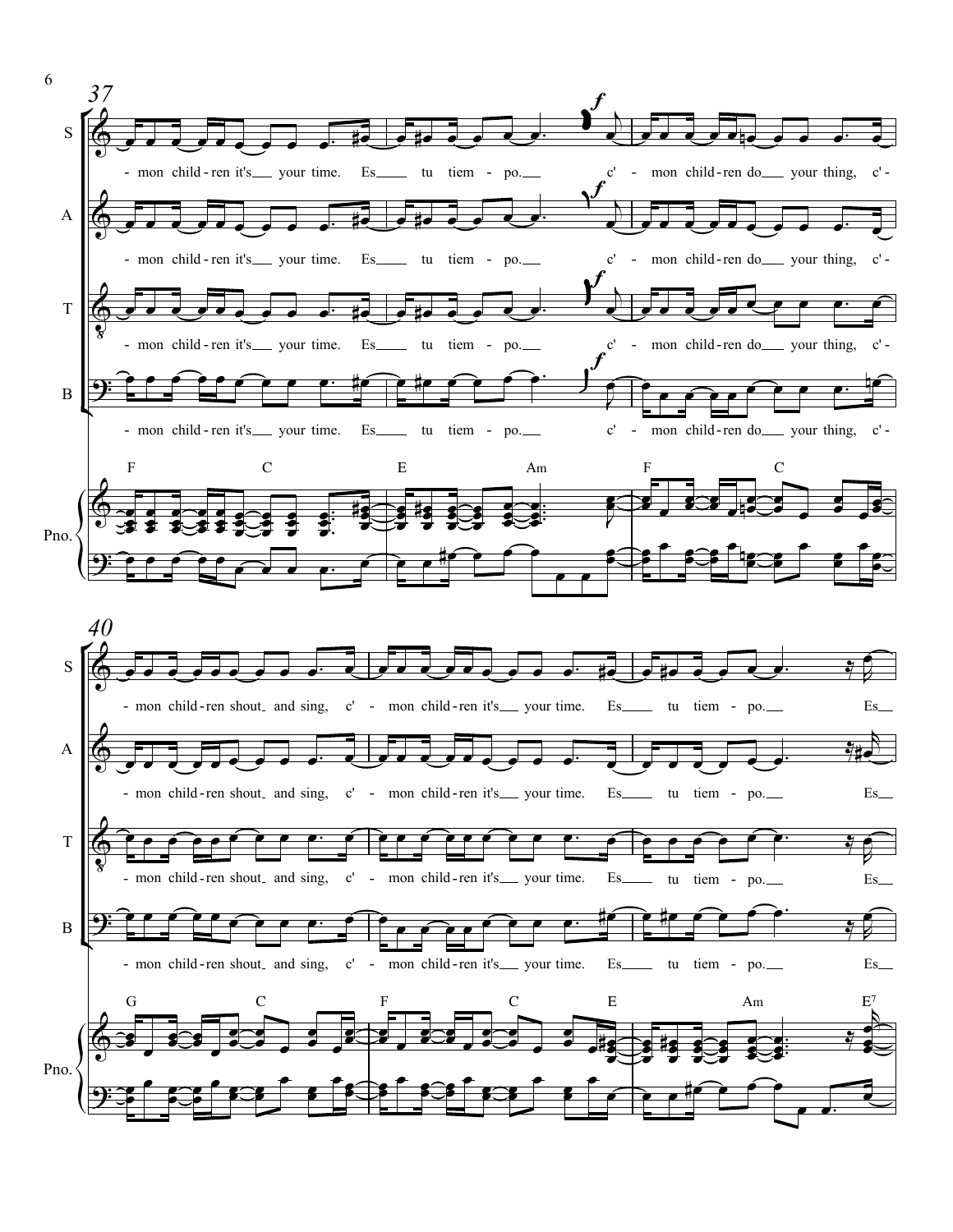



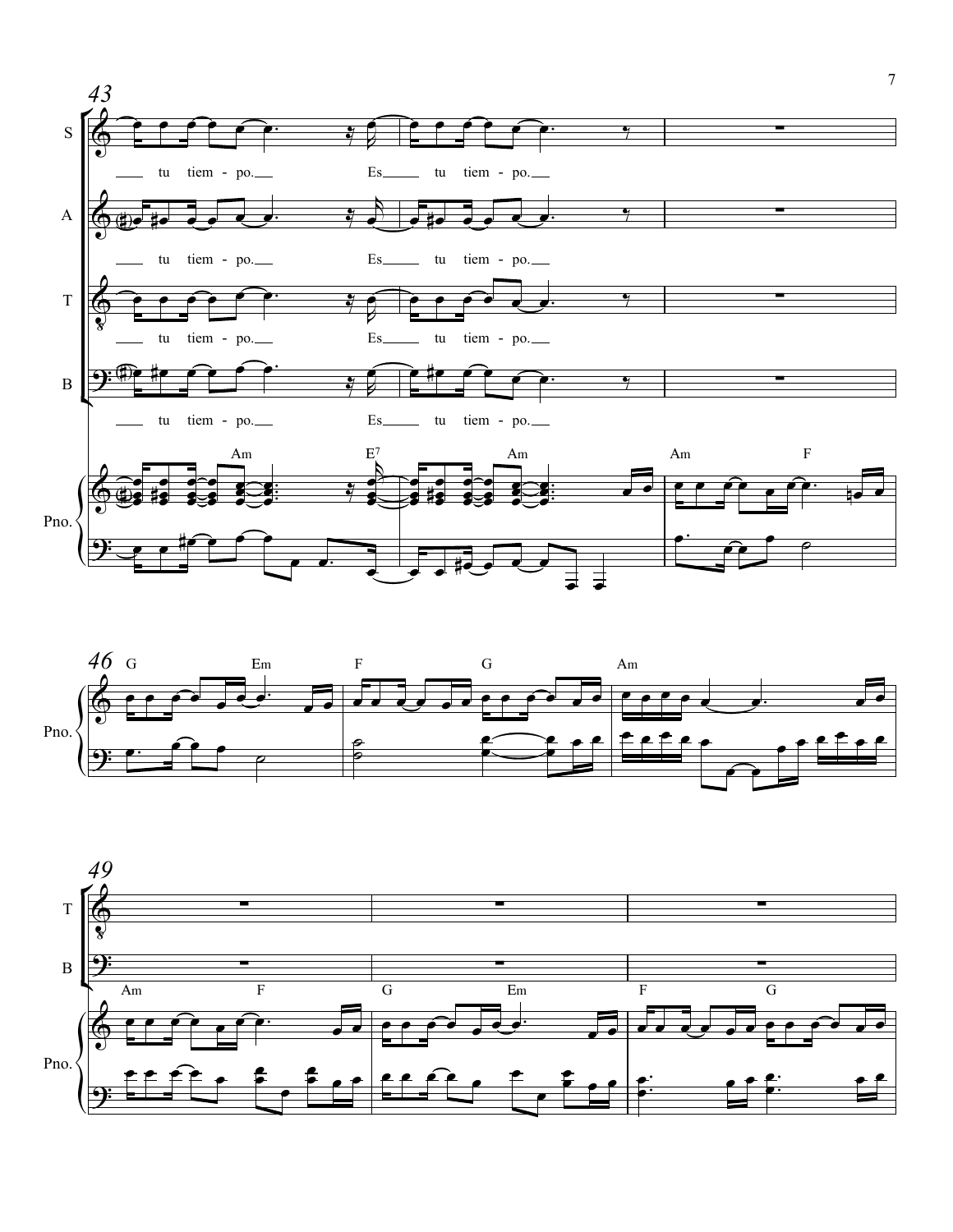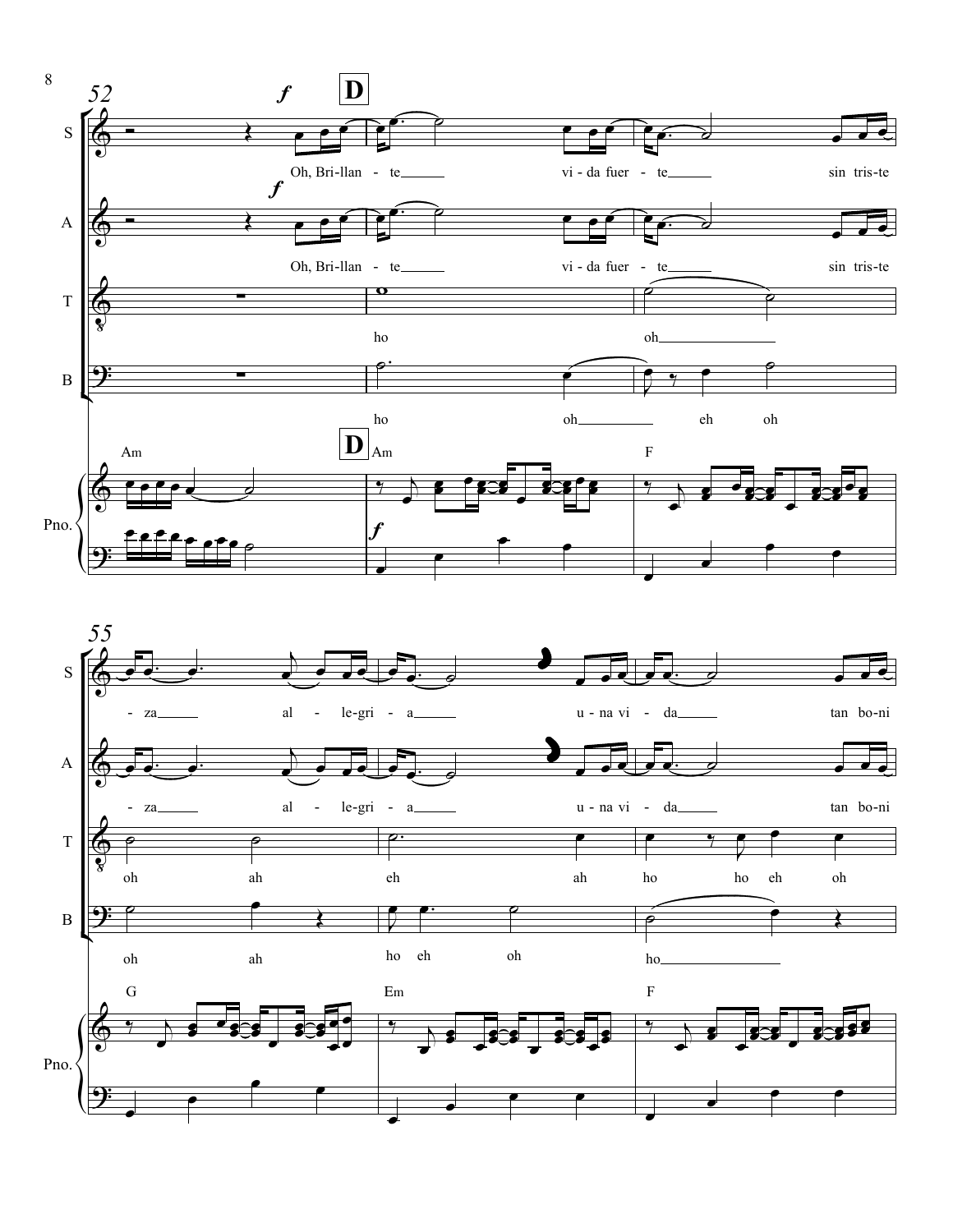

9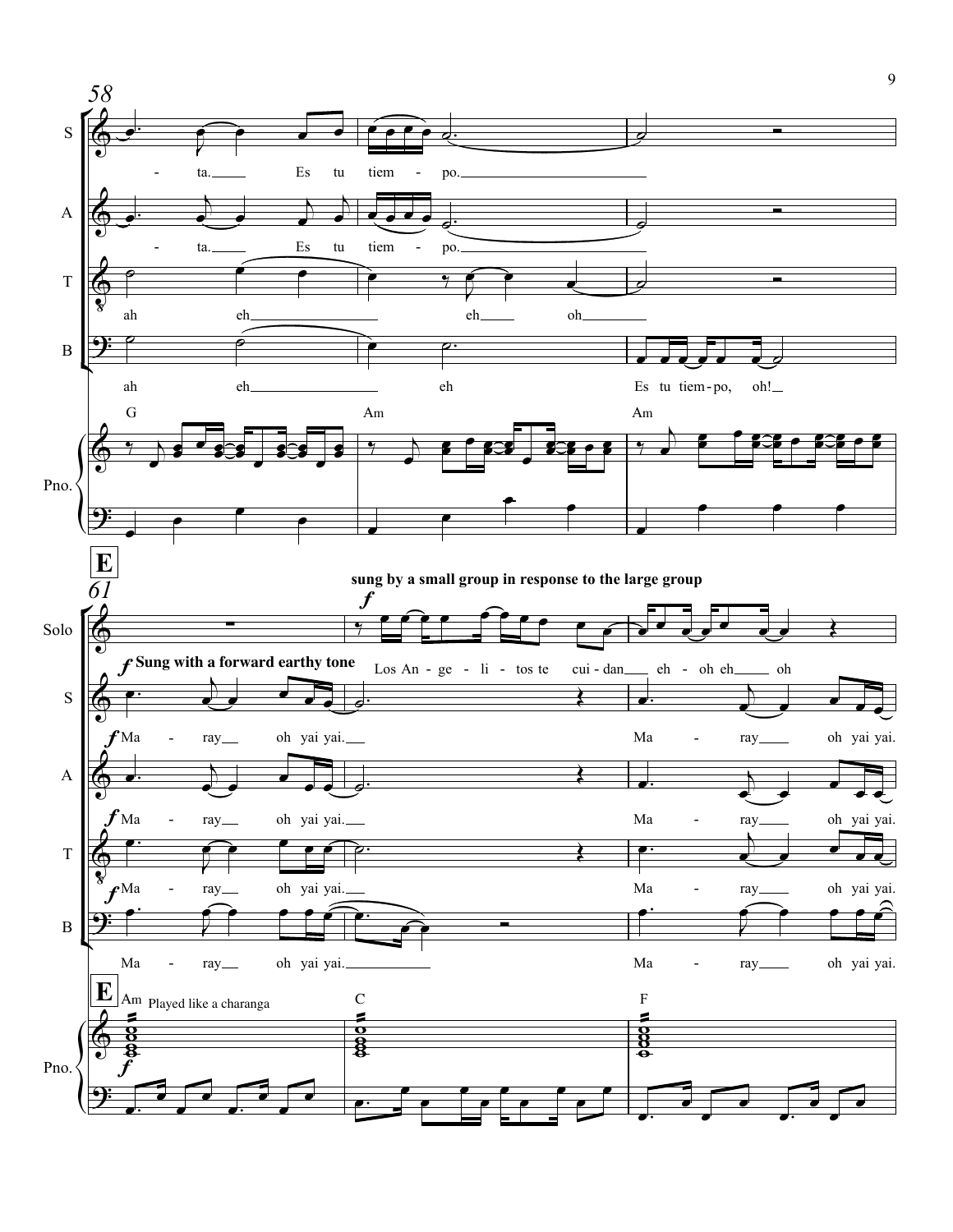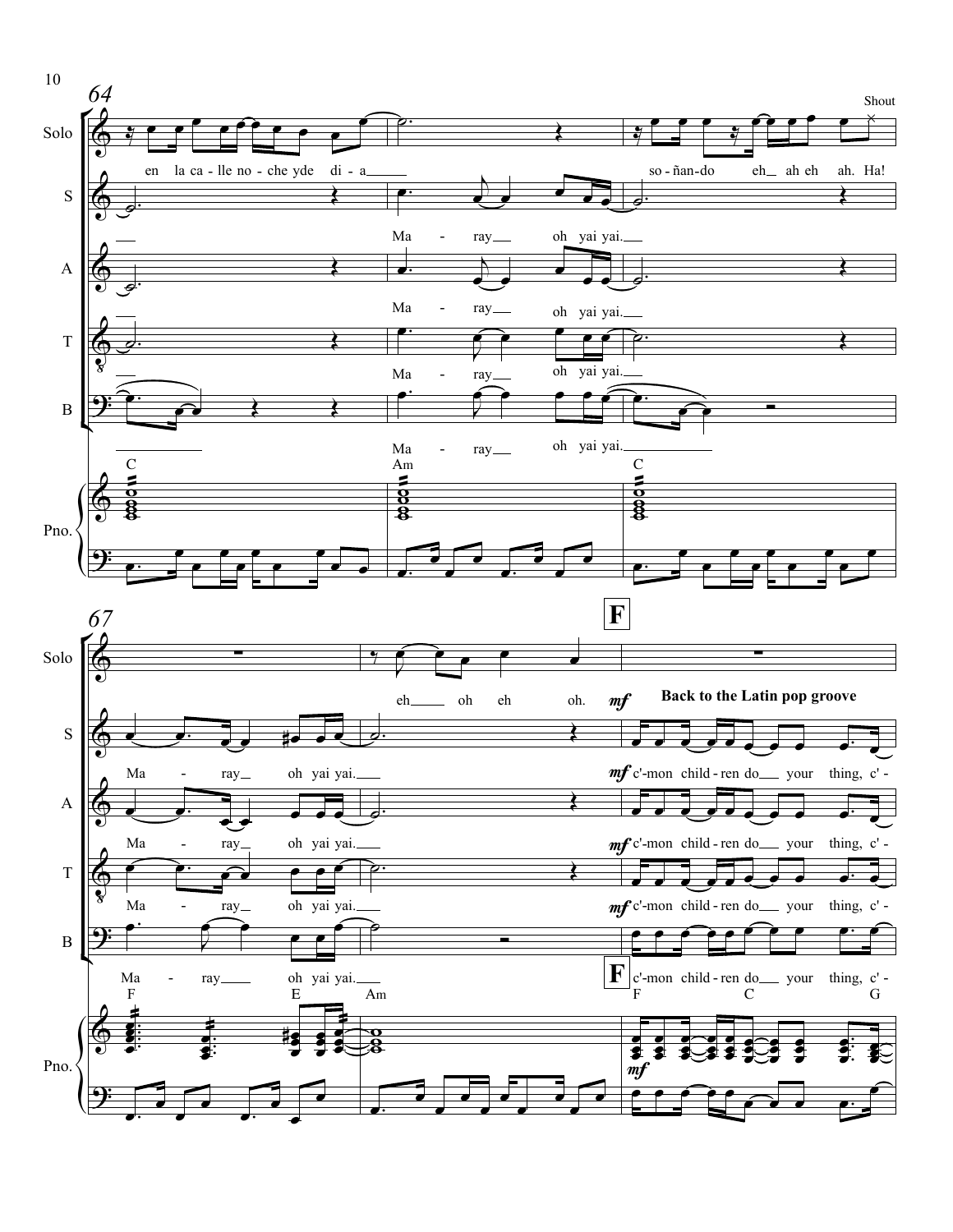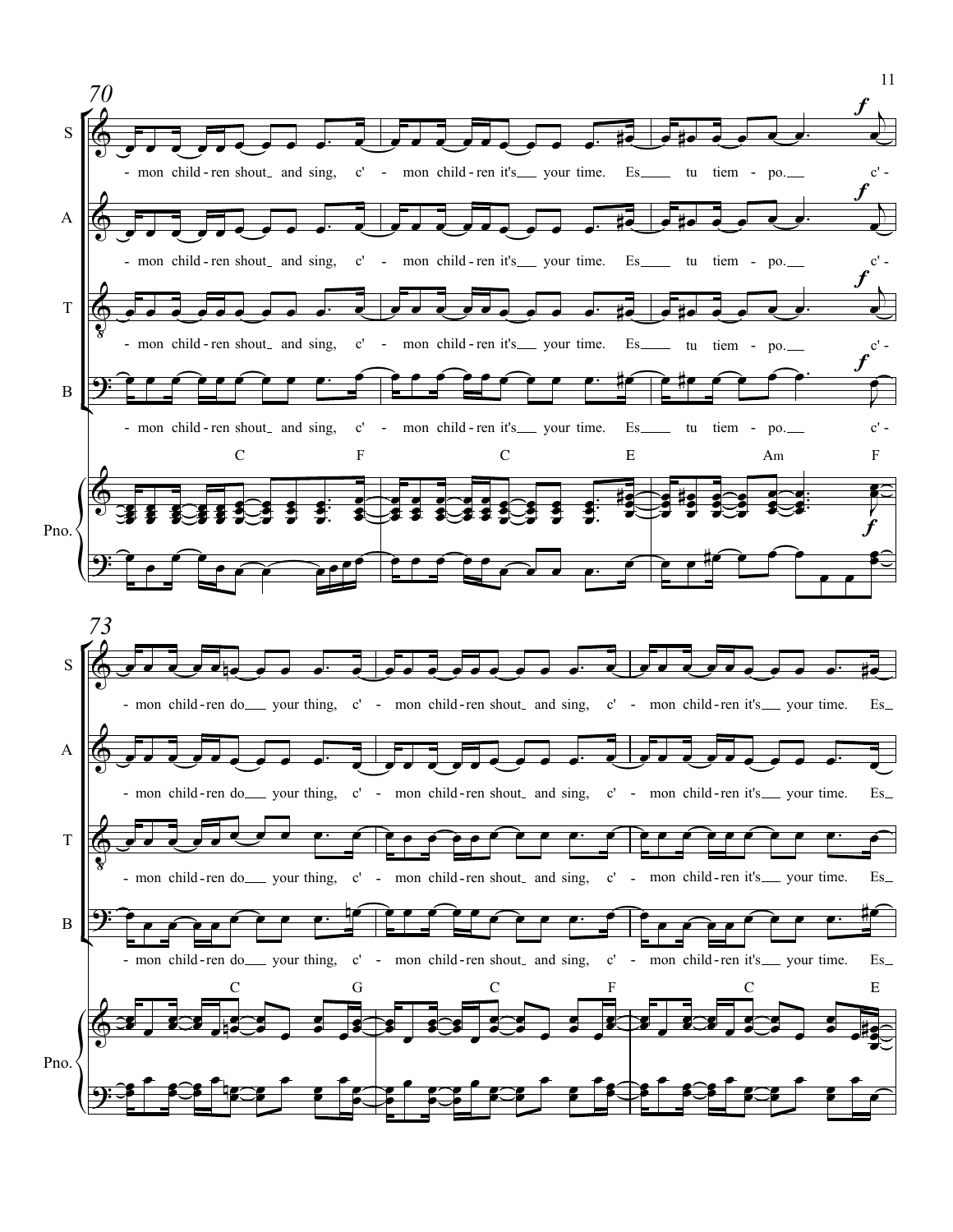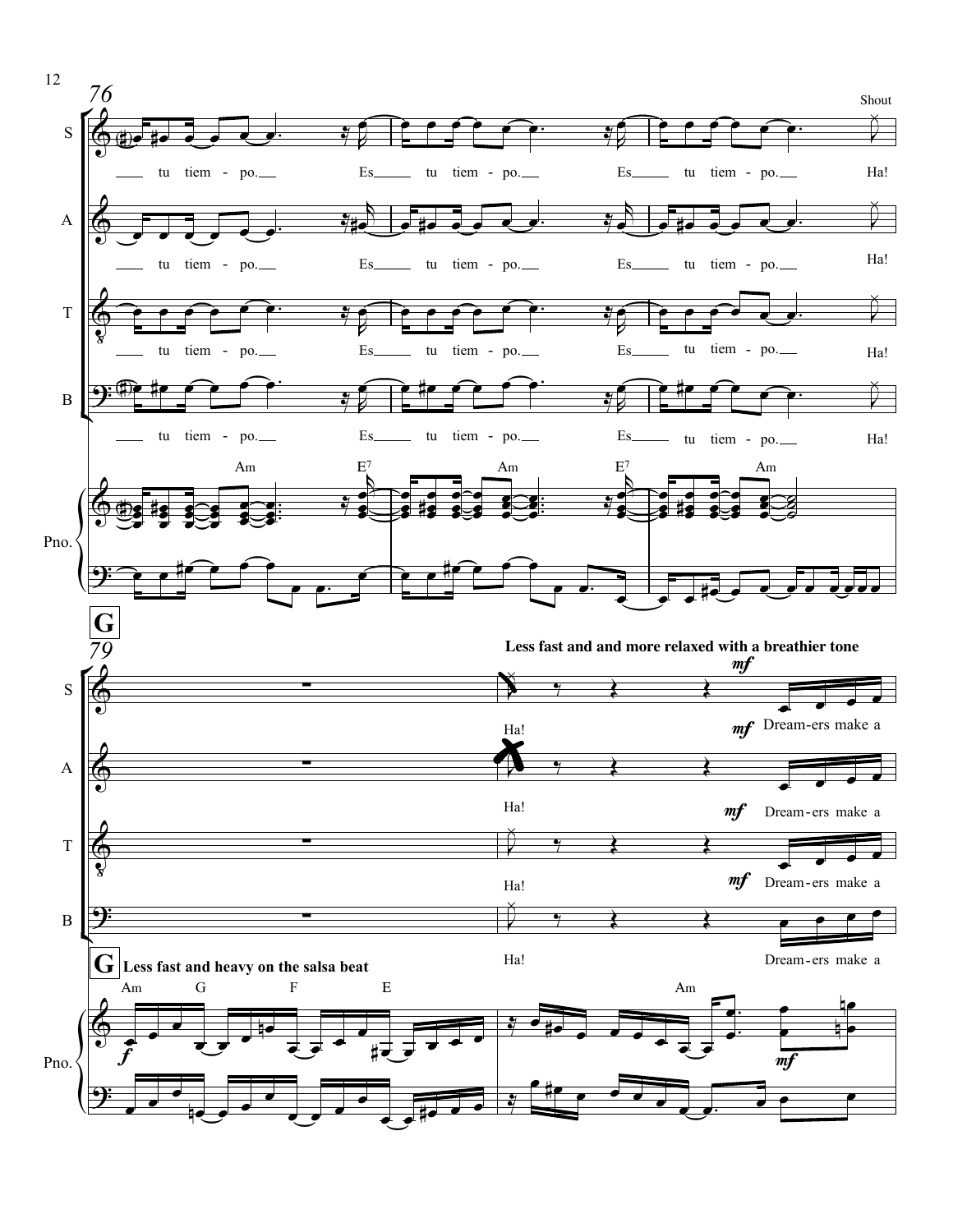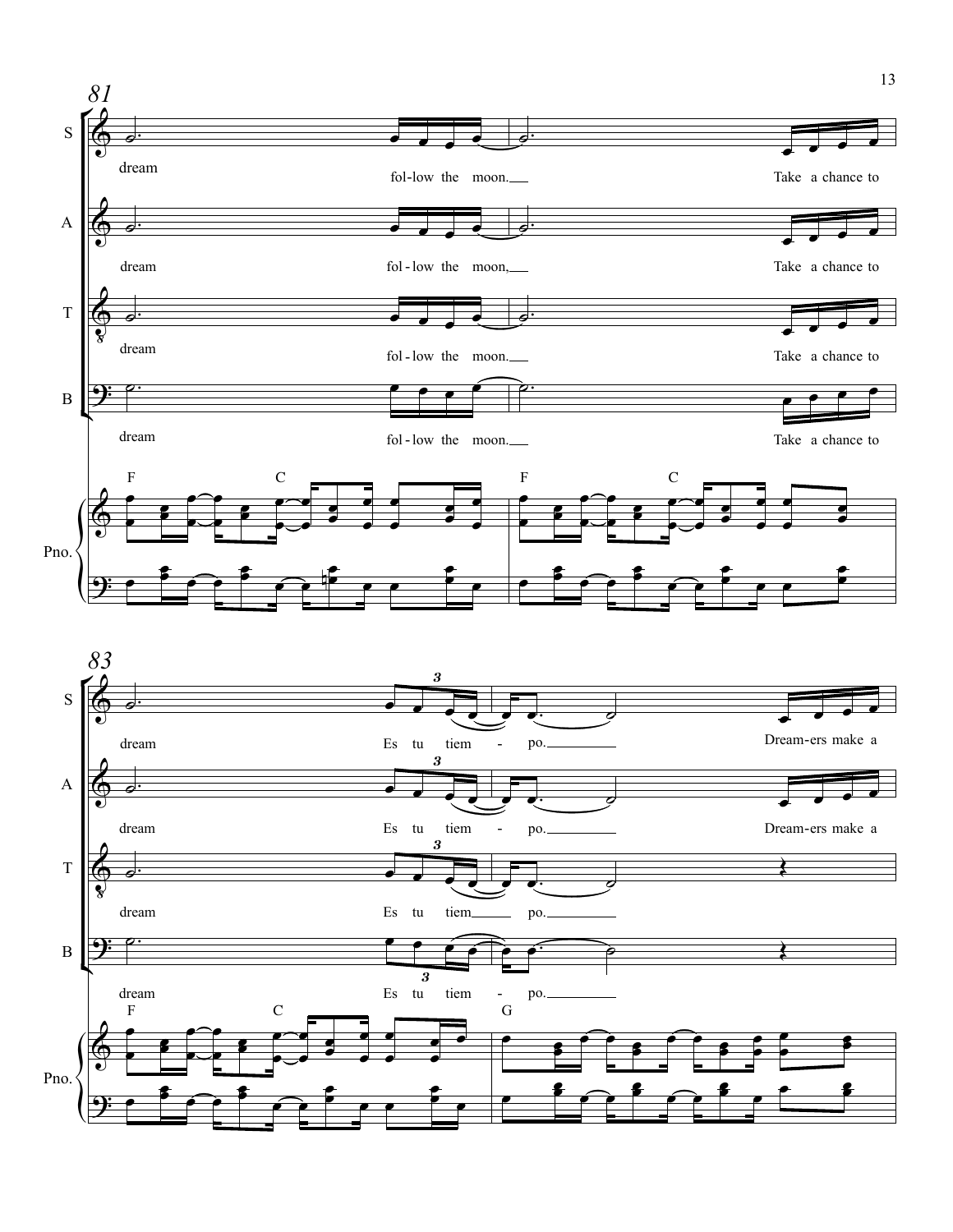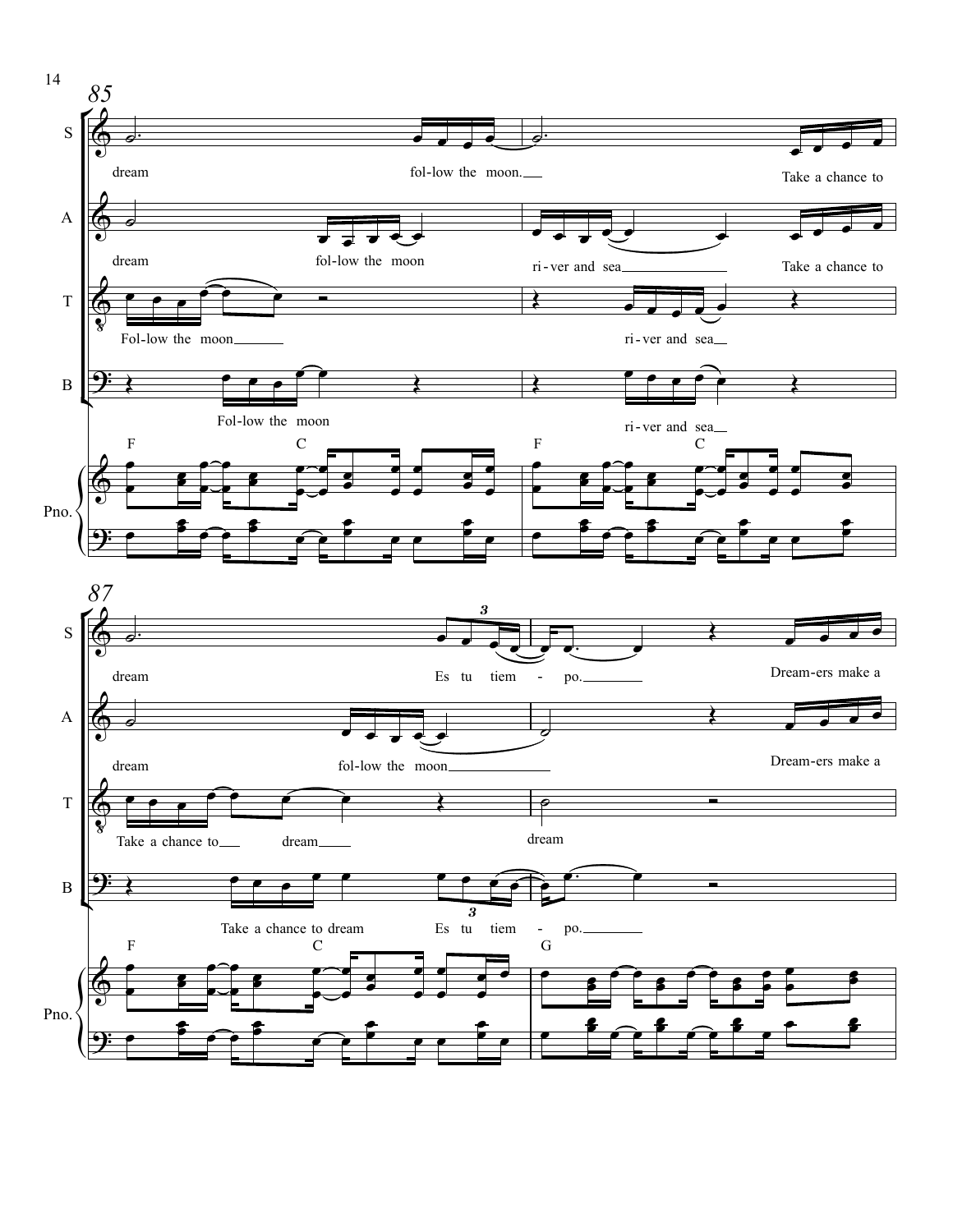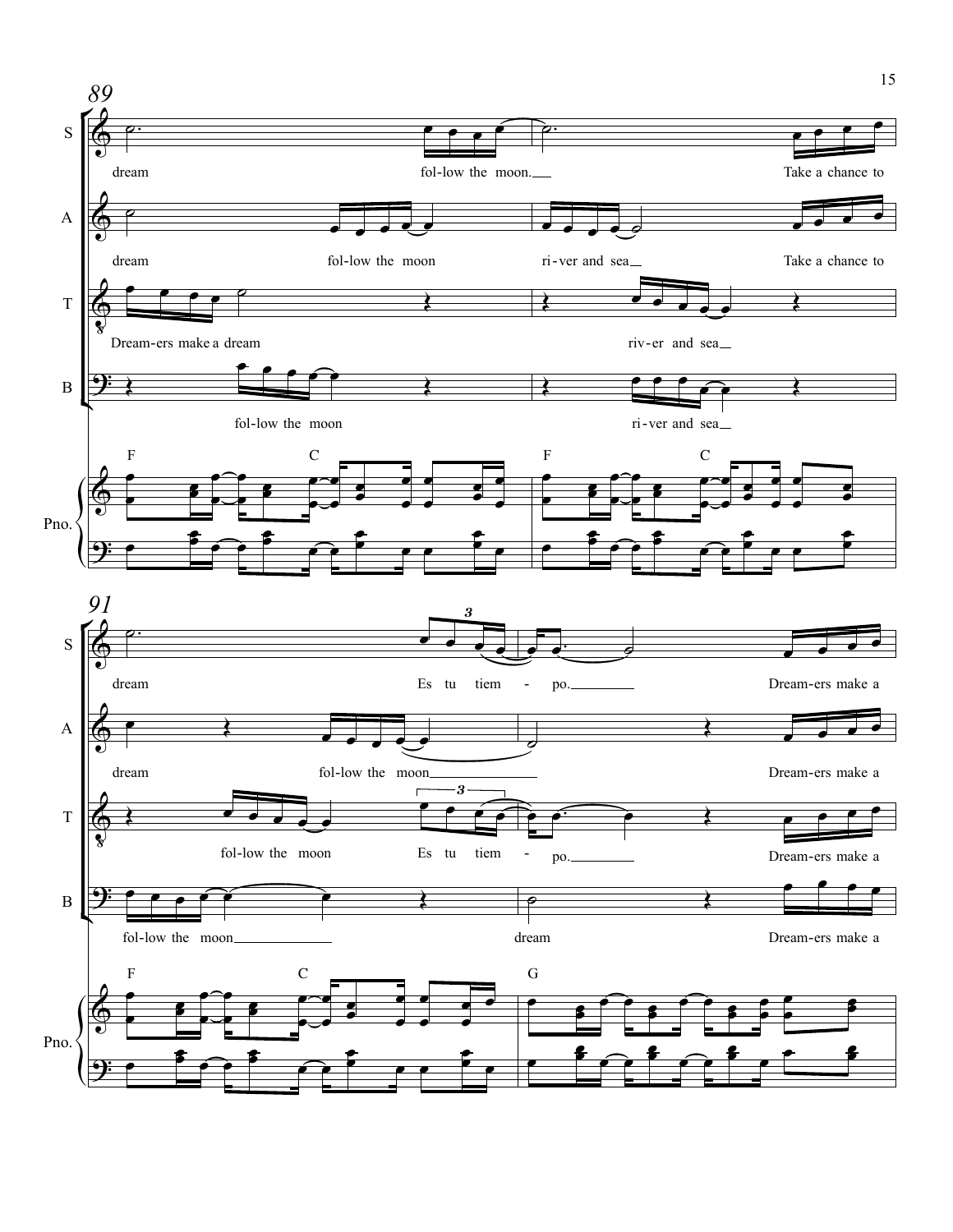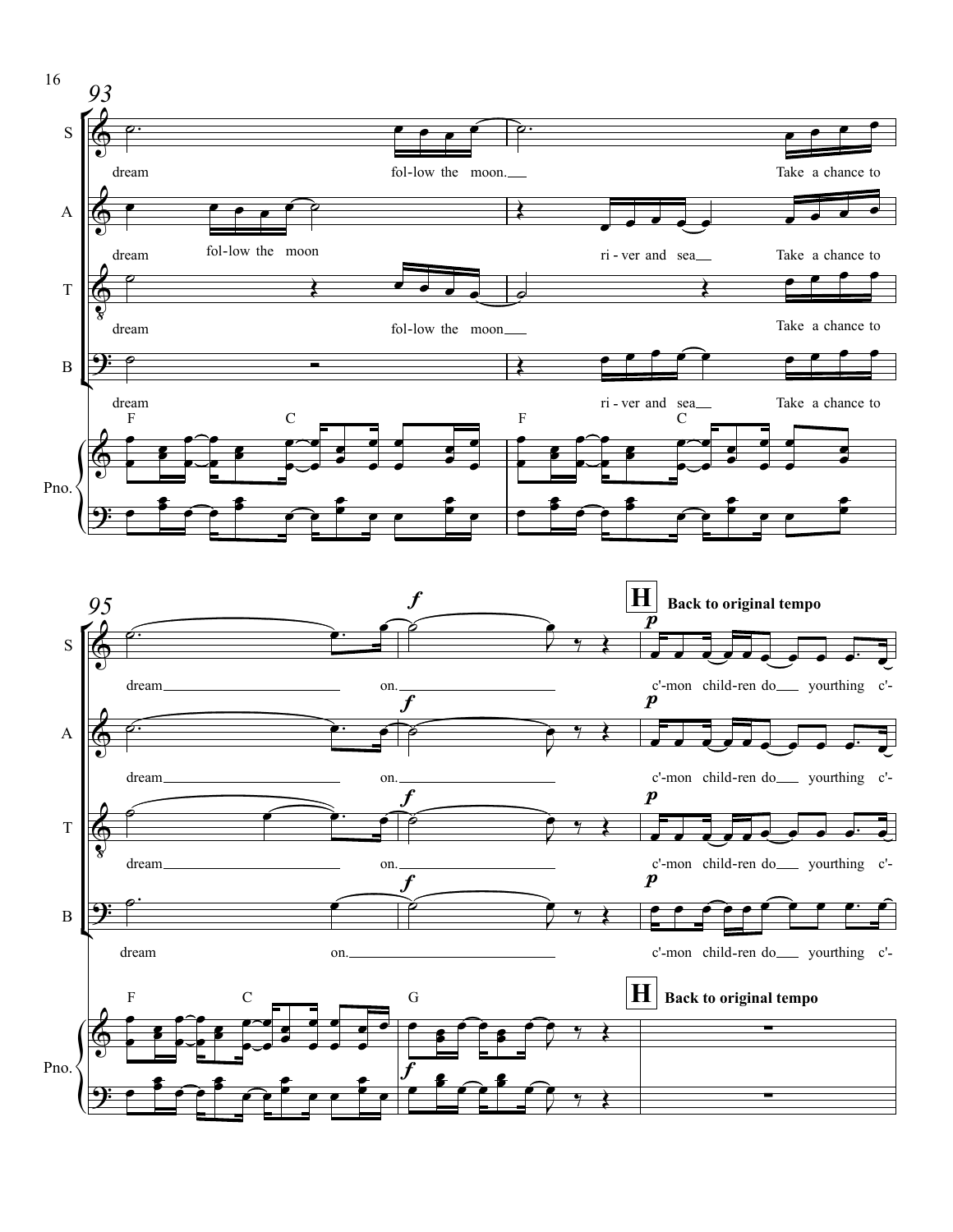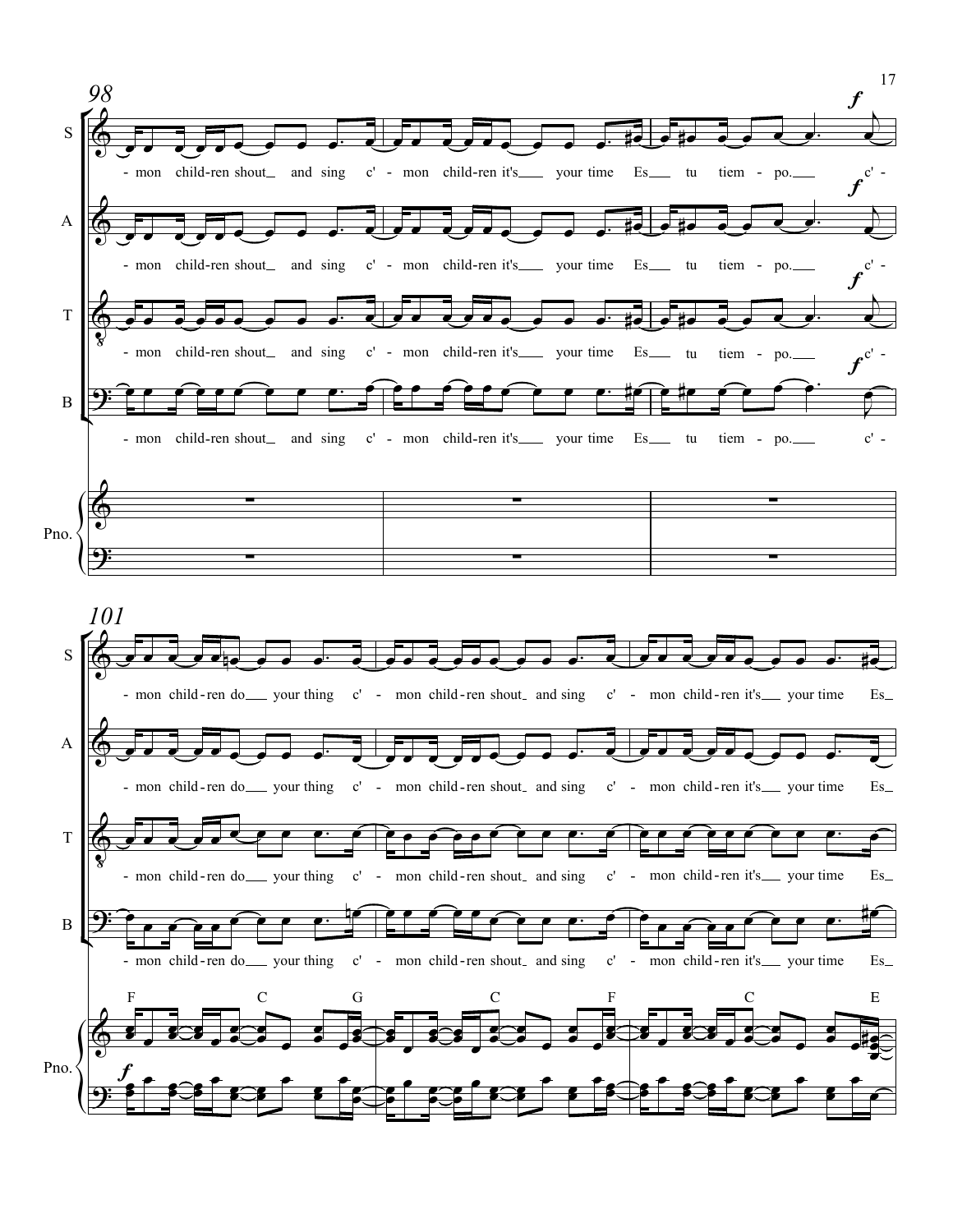